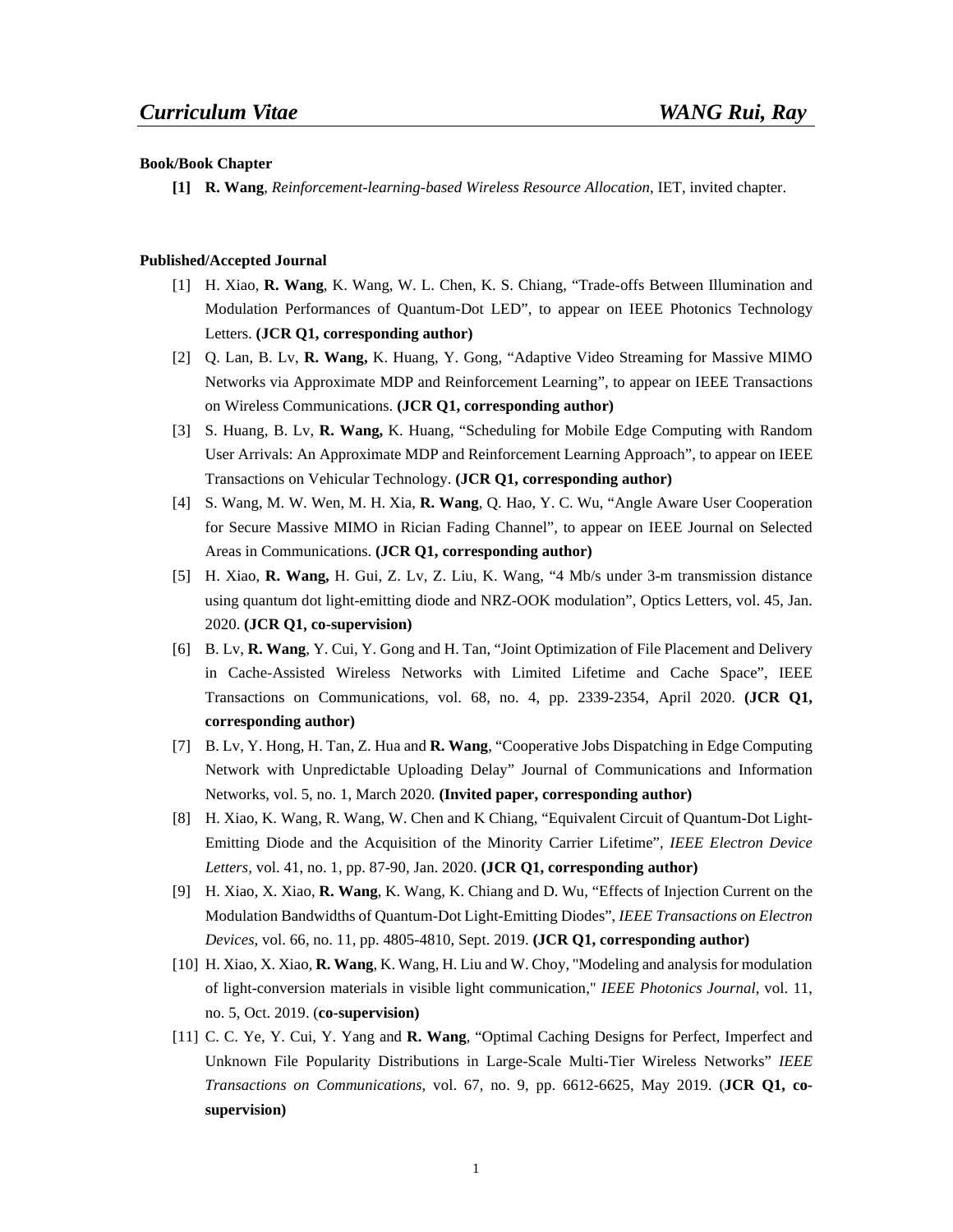- [12] B. J. Lv, L. X. Huang and **R. Wang,** "Joint Downlink Scheduling for File Placement and Delivery in Cache-Assisted Wireless Networks with Finite File Lifetime," *IEEE Transactions on Communications*, vol. 67, no. 3, pp. 2274-2293, March 2019. (**JCR Q1, corresponding author)**
- [13] Z. Z. Zhang, Y. Li, **R. Wang** and K. B. Huang, "Rate Adaptation for Downlink Massive MIMO Networks and Underlaid D2D Links: A Learning Approach" *IEEE Transactions on Wireless Communications*, vol. 18, no. 3, pp. 1819 – 1833, Feb. 2019. (**JCR Q1, corresponding author)**
- [14] Z. Han, H. Tan, **R. Wang**, G. H. Chen, Y. Li, F. C. M. Lau, "Energy Efficient Dynamic Virtual Machine Management in Data Centers," *IEEE/ACM Transactions on Networking*, vol. 27, no. 1, pp. 344 – 360, Jan. 2019. (**JCR Q1, co-supervision)**
- [15] L. Sun, **R. Wang**, Z. Tang and V. C. M. Leung, "Artificial-Noise-Aided Nonlinear Secure Transmission for Multiuser Multi-Antenna Systems With Finite-Rate Feedback," *IEEE Transactions on Communications,* vol. 67, no. 3, March 2019. (**JCR Q1, co-supervision)**
- [16] Y. Chen, Q. Zhang, **R. Wang**, P. S. Anwar, L. Huang and T. Guo, "Propagation Channel Modeling for Transient Communication: An Antenna-Dependent Perspective," *IEEE Transactions on Antennas and Propagation,* vol. 66, no. 11, pp. 6225-6232, Nov. 2018. **(JCR Q1)**
- [17] Y. Zhang, M. Jiang, T. Han, X. Xiao, W. Chen, L. Wang, K. Wong, **R. Wang**, K. Wang, Kai, B, Tang, K. Wu, "Aggregation-Induced Emission Luminogens as Color Converters for Visible-Light Communication". *ACS Appl. Mater. Interfaces*, 2018, 10 (40), pp 34418–34426, Sept. 2018. (**JCR Q1, corresponding author)**
- [18] Z.Zhang, Y. Li and **R. Wang**, "Suppressing Pilot Contamination in Massive MIMO Downlink via Cross-Frame Scheduling," *IEEE Access* vol. 6, no.1 pp. 44858-44867, Dec. 2018. (**JCR Q1, corresponding author)**
- [19] H. Xiao, X. Xiao, K. Wang, **R. Wang,** B. Xie and K. S. Chiang, "Optimization of Illumination Performance of Trichromatic White Light-Emitting Diode and Characterization of Its Modulation Bandwidth for Communication Applications," *IEEE Photonics Journal*, vol. 10, no. 5, pp. 1-11, Oct. 2018. (**corresponding author)**
- [20] L. Sun, **R. Wang**, W. Wang, V. C. M. Leung. "Nonlinear-Precoded Multiuser Secure Transmission with Cooperative Jamming and Adaptive Limited Feedback", *IEEE Transactions on Vehicular Technology*, vol. 67, no. 10, pp. 9747-9763, Oct. 2018. (**JCR Q1, co-supervision)**
- [21] M. Teeti, **R. Wang**, R. Abdolee, "On the Uplink Achievable Rate for Massive MIMO with 1-Bit ADC and Superimposed Pilots," *IEEE Access* vol. 6, pp. 37627 – 37643, 2018. (**JCR Q1, corresponding author)**
- [22] Y. Li, **R. Wang**, H. Tan, Y. Chen and Q. Zhang, "Massive MIMO Uplink Scheme Design and System-Level Performance Analysis," *IEEE Access,* vol. 6, pp. 3212-3230, 2018*.* (**JCR Q1, corresponding author)**
- [23] Y. Li, **R. Wang**, Z. Zhang, "Massive MIMO Downlink Goodput Analysis with Soft Pilot or Frequency Reuse" *IEEE Wireless Communication letters,* vol. 7, no. 3, pp. 448-451, June 2018. (**JCR Q1, corresponding author)**
- [24] Y. Li, Y. Jia, H. Tan, **R. Wang**, Z. Han, and F. C. M. Lau, "Congestion Game with Agent and Resource Failures," *IEEE Journal on Selected Areas in Communications*, vol. 35, no. 3, pp. 764- 778, March 2017. (**JCR Q1, co-supervision)**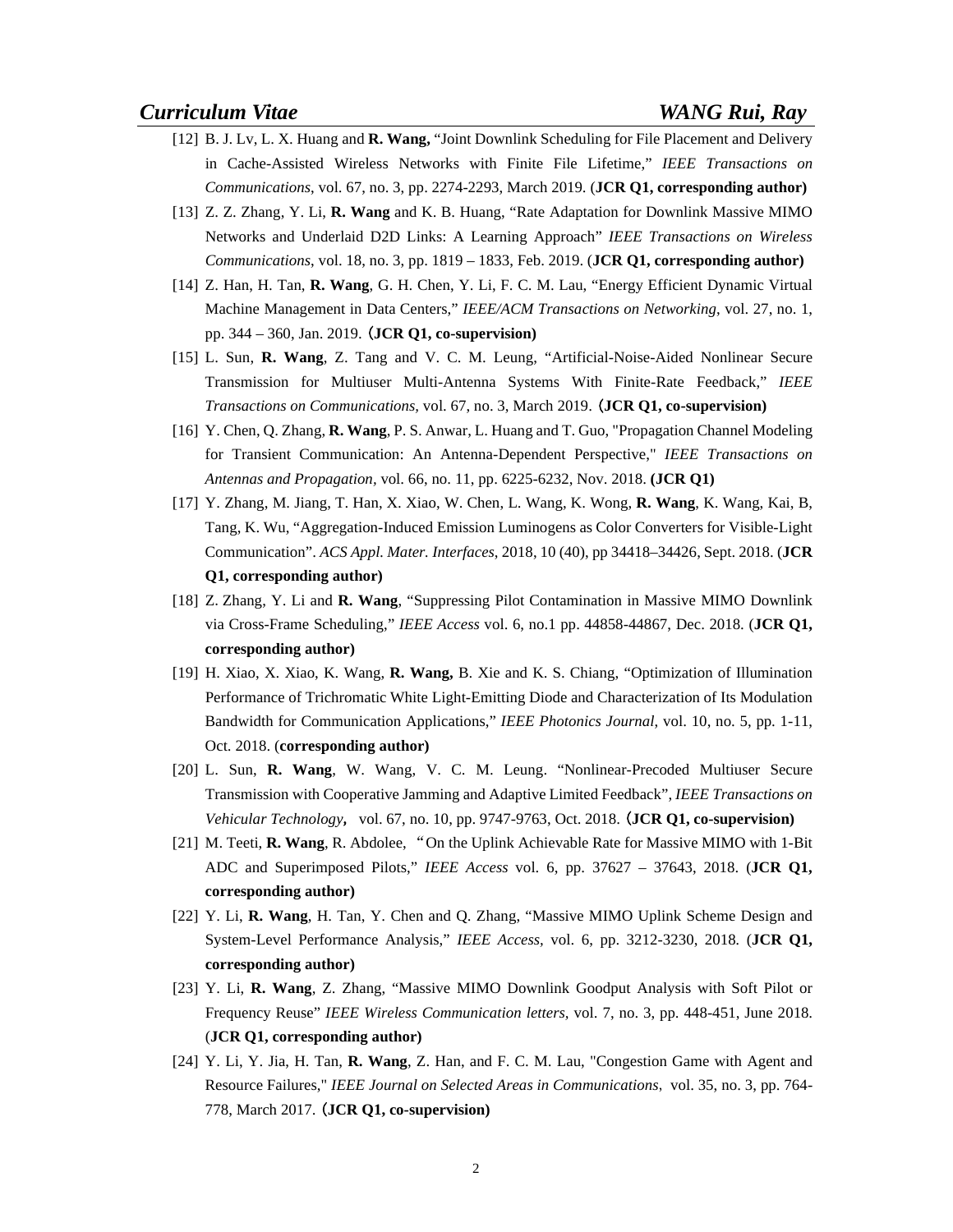- [25] L. Mucchi, L. Ronga, X. Zhou, K. Huang, Y. Chen, and **R. Wang**, "A New Metric for Measuring the Security of an Environment: The Secrecy Pressure," *IEEE Transactions on Wireless Communications,* vol. 16, no. 5, pp. 3416-3430, May 2017. **(JCR Q1)**
- [26] H. Zhao, Y. Chen, **R. Wang**, and H. Malik, "Audio splicing detection and localization using environmental signature", *Multimedia Tools and Applications*, vol. 76, no. 12, pp. 13897-13927, June 2017. (**co-supervision)**
- [27] Y. Li, **R. Wang**, Y. Chen and S. Zhu, "Exploiting Temporal Channel Correlation in Data-Assisted Massive MIMO Uplink Detection," *IEEE Communications Letters*, vol. 21, no. 2, pp. 430-433, Feb. 2017. (**corresponding author)**
- [28] T. Guo, Q. Zhang, Y. Chen, **R. Wang** and C. Caloz, "Shunt-Stub and Stepped-Impedance Broadband Reflective Phasers," *IEEE Microwave and Wireless Components Letters*, vol. 26, no. 10, pp. 807-809, Oct. 2016. **(JCR Q1)**
- [29] X. Xiao, H. Tang, T. Zhang, W. Chen, W. Chen, D. Wu, **R. Wang**, and K. Wang, K, "Improving the modulation bandwidth of LED by CdSe/ZnS quantum dots for visible light communication". *Optics Express*, vol. 24, no. 19, pp. 21577-21586, 2016. (**JCR Q1, corresponding author)**
- [30] H. Tan, H. Liang, **R. Wang**, and J. Zhou, "Computing roman domatic number of graphs", *Information Processing Letters*, vol. 116, no. 9, pp. 554-559, Sep. 2016. (**corresponding author)**
- [31] H. Zhao, Y. Chen, **R. Wang** and H. Malik, "Anti-Forensics of Environmental-Signature-Based Audio Splicing Detection and Its Countermeasure via Rich-Features Classification," *IEEE Transactions on Information Forensics and Security*, vol. 11, no. 7, pp. 1603-1617, July 2016. (**JCR Q1, corresponding author)**
- [32] Y. Chen, L. Mucchi and **R. Wang**, "Visualizing Wireless Network Performance Metrics in Space-Time", *IEEE Transactions on Vehicular Technology*, vol. 63, pp. 822-835, Feb. 2014. **(JCR Q1)**
- [33] Y. Chen, L. Mucchi, **R. Wang** and K. Huang, "Modeling Network Interference in the Angular Domain: Interference Azimuth Spectrum", *IEEE Transactions on Communications*, vol. 62, pp. 2107-2120, June 2014. **(JCR Q1)**
- [34] **R. Wang** and V. K. N. Lau, "Delay-Aware Two-Hop Cooperative Relay Communications via Approximate MDP and Stochastic Learning"*, IEEE Transactions on Information Theory,* vol. 59, pp. 7645-7670, Nov. 2013. **(JCR Q1)**
- [35] Y. Cui**,** V. K. N. Lau, **R. Wang**, H. Huang and S. Q. Zhang, "A Survey on Delay-Optimal Resource Control for Wireless Systems — Large derivation Theory, Stochastic Lyapunov Drift and Approximate MDP using Distributive Stochastic Learning"*, IEEE Transactions on Information Theory,* vol. 58, pp. 1677 – 1701, March 2012. **(JCR Q1)**
- [36] **R. Wang**, V. K. N. Lau, and Y. Cui, "Decentralized Fair Scheduling in Two-Hop Relay-Assisted Cognitive OFDMA Systems", *IEEE Journal of Selected Topics in Signal Processing,* vol. 5, pp. 171-181, Feb. 2011. **(JCR Q1)**
- [37] **R. Wang**, V. K. N. Lau, and H. Huang, "Opportunistic Buffered Decode-Wait-and-Forward (OBDWF) Protocol for Mobile Wireless Relay Networks"*, IEEE Transactions on Wireless Communications*, vol. 10, pp. 1224-1231, April 2011. **(JCR Q1)**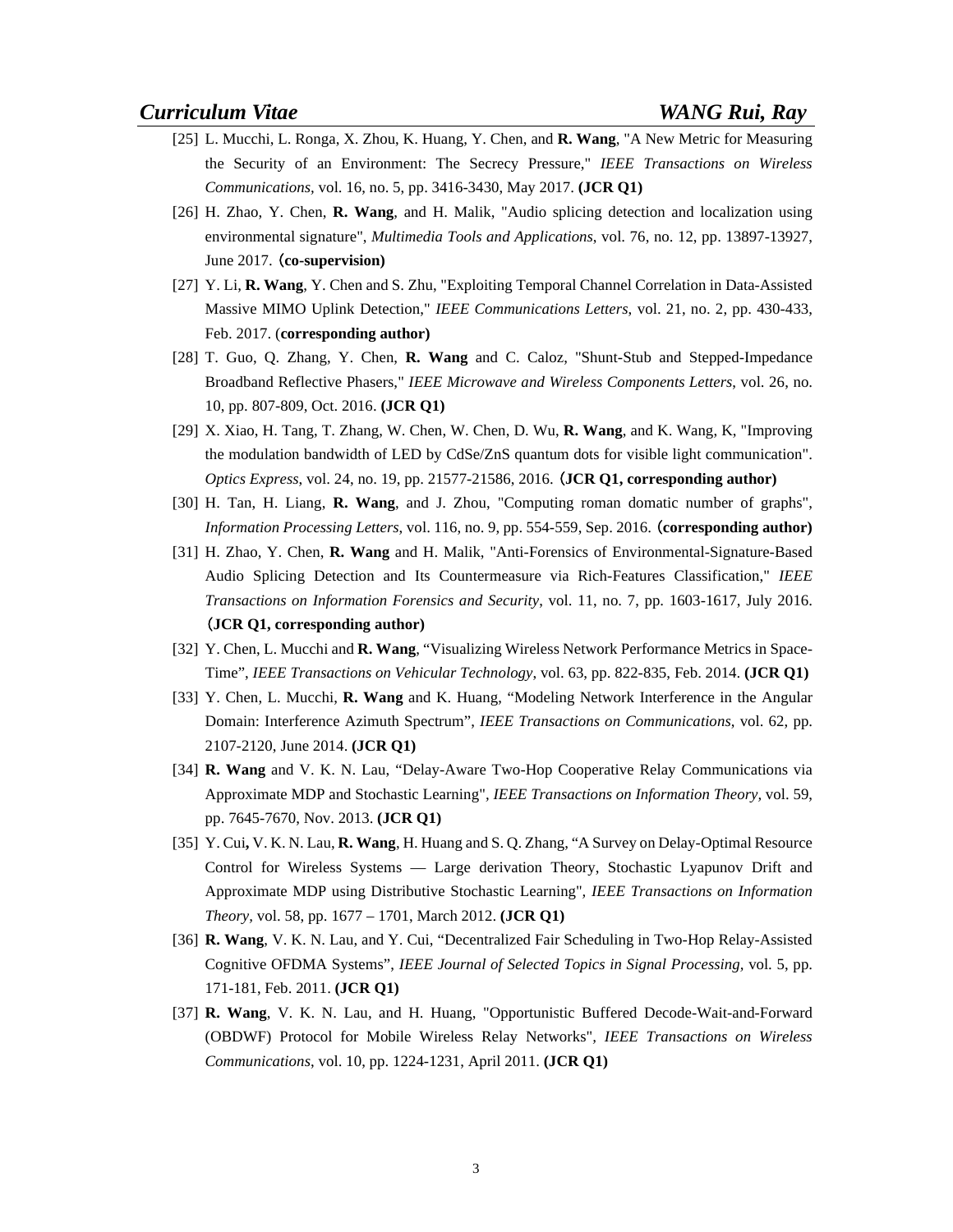- [38] **R. Wang**, V. K. N. Lau, and Y. Cui, "Queue-Aware Distributive Resource Control for Delay-Sensitive Two-Hop MIMO Cooperative Systems", *IEEE Transactions on Signal Processing*, vol. 59, pp. 341-350, Jan. 2011. **(JCR Q1)**
- [39] **R. Wang** and V. K. N. Lau, "Closed-loop Cross-layer SDMA Designs with Outdated CSIT", *IEEE Transactions on Wireless Communications*, vol. 8, pp. 1322-1328, March 2009. **(JCR Q1)**
- [40] **R. Wang**, V. K. N. Lau, L. J. Lv and B. Chen, "Joint Cross-Layer Scheduling and Spectrum Sensing for OFDMA Cognitive Radio Systems", *IEEE Transactions on Wireless Communications*, vol. 8, pp. 2410-2416, May 2009. **(JCR Q1)**
- [41] Y. Cui, V. K. N. Lau and **R. Wang**, "Distributive Subband Allocation, Power and Rate Control for Relay-Assisted OFDMA Cellular System with Imperfect System State Knowledge", *IEEE Transactions on Wireless Communications,* vol. 8, pp. 5096-5102, Oct. 2009. **(JCR Q1)**
- [42] **R. Wang** and V. K. N. Lau, "Combined Cross-Layer Design and HARQ for Multiuser Systems with Outdated CSIT in Slow Fading Channels", *IEEE Transactions on Wireless Communications,*  vol. 7, pp. 2771-2777, July 2008. **(JCR Q1)**
- [43] **R. Wang** and V. K. N. Lau**, "**Robust Optimal Cross-Layer Designs for TDD-OFDMA Systems with Imperfect CSIT and Unknown Interference: State-Space Approach Based on 1-bit ACK/NAK Feedbacks", *IEEE Transactions on Communications,* vol. 56, pp. 754-761, May 2008. **(JCR Q1)**
- [44] **R. Wang** and V. K. N. Lau, "Cross Layer Design of Downlink Multi-antenna OFDMA Systems with Imperfect CSIT for Slow Fading Channels", *IEEE Transactions on Wireless Communications*, vol. 6, pp. 2417-2421, July 2007. **(JCR Q1)**
- [45] P. W. C. Chan, E. S. Lo, **R. Wang**, E. K. S. Au, V. K. N. Lau, R. S. Cheng, W. H. Mow, R. D. Murch, and K. B. Letaief, "The evolution path of 4G networks: FDD or TDD?," *IEEE Communications Magazine,* vol. 44, no. 12, pp. 42-50, December 2006. **(JCR Q1)**

#### **Conference (long article)**

- [1] Z. Han, H. Tan, **R. Wang**, S. Tang and F. C. M. Lau, "Online Learning based Uplink Scheduling in HetNets with Limited Backhaul Capacity," *to appear in IEEE International Conference on Computer Communications (IEEE INFOCOM 2018)*, Honolulu, 2018 **(cosupervision, Acceptance Rate: 19%)**
- [2] Z. Han, H. Tan, G. Chen, **R. Wang**, Y. Chen and F. C. M. Lau, "Dynamic virtual machine management via approximate Markov decision process," *- The 35th Annual IEEE International Conference on Computer Communications (IEEE INFOCOM 2016)*, San Francisco, CA, 2016, pp. 1-9. **(co-supervision, Acceptance Rate: 18%)**

#### **Conference**

- [1] Shuai Wang, **Rui Wang,** Qi Hao, Yik-Chung Wu, H. Vincent Poor, "Learning Centric Power Allocation for Edge Intelligence", accepted by IEEE ICC 2020.
- [2] Qiao Lan, Bojie Lv, **Rui Wang,** Yi Gong, Kaibin Huang, "Adaptive Video Streaming for Massive MIMO Networks via Novel Approximate MDP", accepted by IEEE ICC 2020.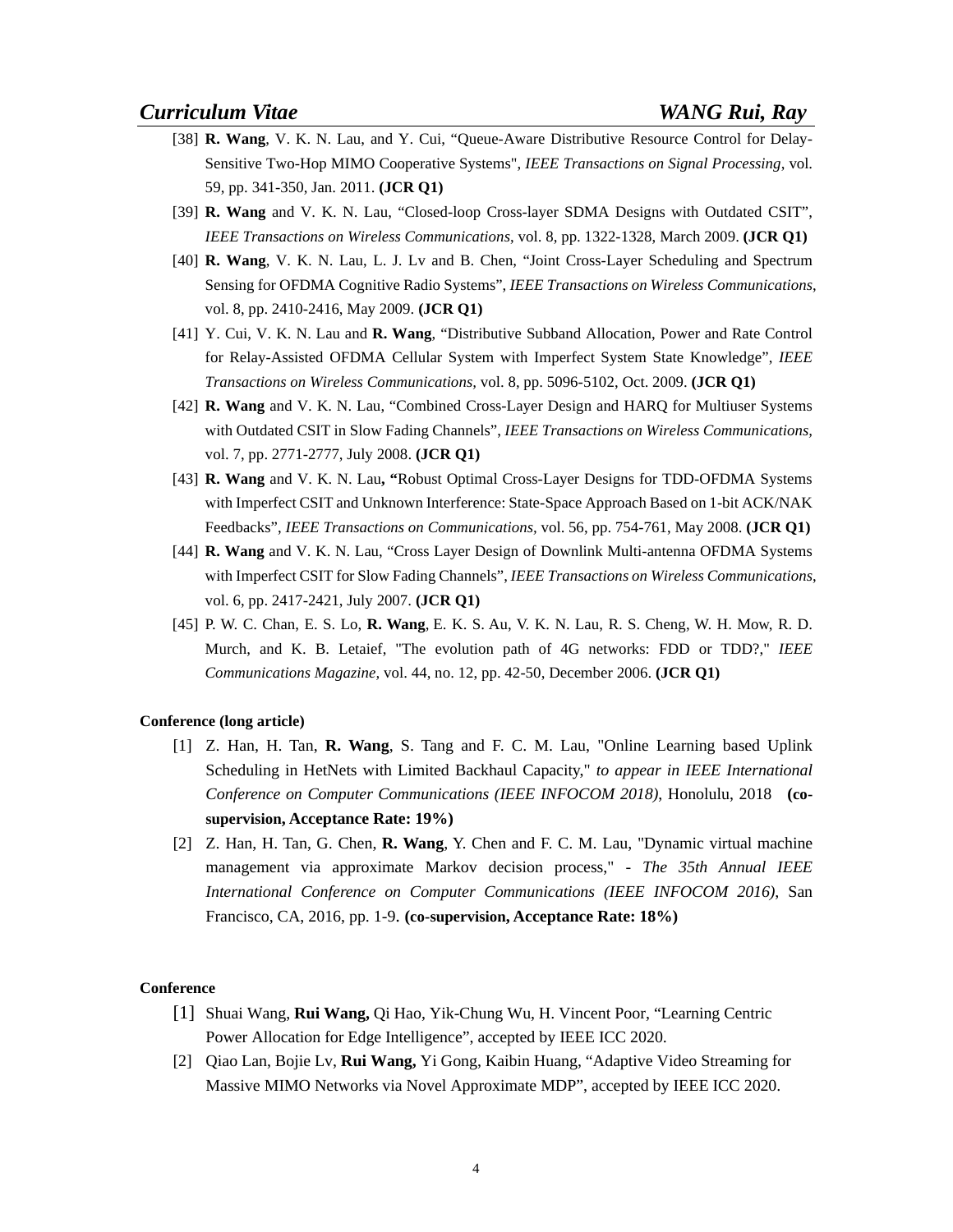- [3] Zezhong Zhang, Seung-Woo Ko, **Rui Wang** and Kaibin Huang, "Millimeter-Wave Multi-Point Vehicular Positioning for Autonomous Driving", *2019 IEEE Global Communications Conference (GLOBECOM)*, Dec. 2019.
- [4] Shanfeng Huang, Bojie Lv and **Rui Wang,** "MDP-Based Scheduling Design for Mobile-Edge Computing Systems with Random User Arrival", *2019 IEEE Global Communications Conference (GLOBECOM)*, Dec. 2019.
- [5] Zezhong Zhang, Yang Li, **Rui Wang**, Yifan Chen and Kaibin Huang, "Learning-based Rate Adaptation for Uplink Massive MIMO with A Cooperative Data-Assisted Detector", *2019 IEEE Global Communications Conference (GLOBECOM)*, Dec. 2019.
- [6] B. Lv, **R. Wang**, Y. Cui, and H. Tan, "Joint optimization of file placement and delivery in ca che-assisted wireless networks," *2018 IEEE Global Communications Conference (GLOBECOM)*, Dec. 2018, pp. 1–7.
- [7] Z. Zhang, Y. Li and **R. Wang**, "Rate Adaptation of D2D Underlaying Downlink Massive MIMO Networks with Reinforcement Learning," 2018 IEEE Global Communications Conference (GLOBECOM), Dec. 2018, pp. 1–7.
- [8] B. Lv, L. Huang and **R. Wang,** "Cellular Offloading via Downlink Cache Placement", *2018 IEEE International Conference on Communications (ICC),* May 2018*,* pp. 1-7
- [9] Z. Zhang, **R. Wang**, Z Zhou and Y. Li, "Downlink Goodput Analysis for Massive MIMO Networks with Underlaid D2D", *2017 IEEE Global Communications Conference (GLOBECOM),* Dec. 2017, pp.1-6
- [10] L. Mucchi, L. Ronga, K. Huang, Y. Chen and **R. Wang**, "A New Physical-layer Security Measure - Secrecy Pressure", *2017 IEEE Global Communications Conference (GLOBECOM)*, Dec. 2017, pp.1-6
- [11] M. Teeti, H. Chen, **R. Wang**, Q. Ni and Y. Liu, "Quantum-Inspired Evolutionary Algorithm for Large-Scale MIMO Detection", 2*017 IEEE 28th Annual International Symposium on Personal, Indoor, and Mobile Radio Communications (PIMRC)*, Oct. 2017, pp.1-6
- [12] Y. Li, **R. Wang,** H. Tan, Y. Chen and Q. Zhang, "Massive MIMO Uplink Transmission with Pilot Extension and System-Level Analysis," *The Ninth International Conference on Wireless Communications and Signal Processing (WCSP2017)*, Nanjing, Oct. 2017, pp. 1-6.
- [13] W. Ding, P. Luo, H. Tan, **R, Wang** and J. Zhou, "Occlusion Detection in VLC Systems through Physical Layer Data Analysis" *2017 International Conference on Big Data Computing and Communications (BIGCOM)*, Chengdu, Aug. 2017
- [14] M. Teeti, **R. Wang**, Y. Liu and Q. Ni, "Pilot optimization in multicell massive MIMO," *2016 IEEE International Conference on Communication Systems (ICCS)*, Shenzhen, Dec. 2016, pp. 1-6.
- [15] Y. Chen, Q. Zhang, **R. Wang,** P. S. Anwar and L. Huang, "Propagation channel modeling for transient communication," *2016 IEEE International Symposium on Antennas and Propagation (APSURSI)*, Fajardo, June 2016, pp. 1529-1530.
- [16] Y. Li, **R. Wang**, X. Liao and S. Zhu, "Optimal Multiuser Scheduling for Wireless Powered Communication Systems," *2016 IEEE International Conference on Communications (ICC)*, Kuala Lumpur, 2016, pp. 1-6.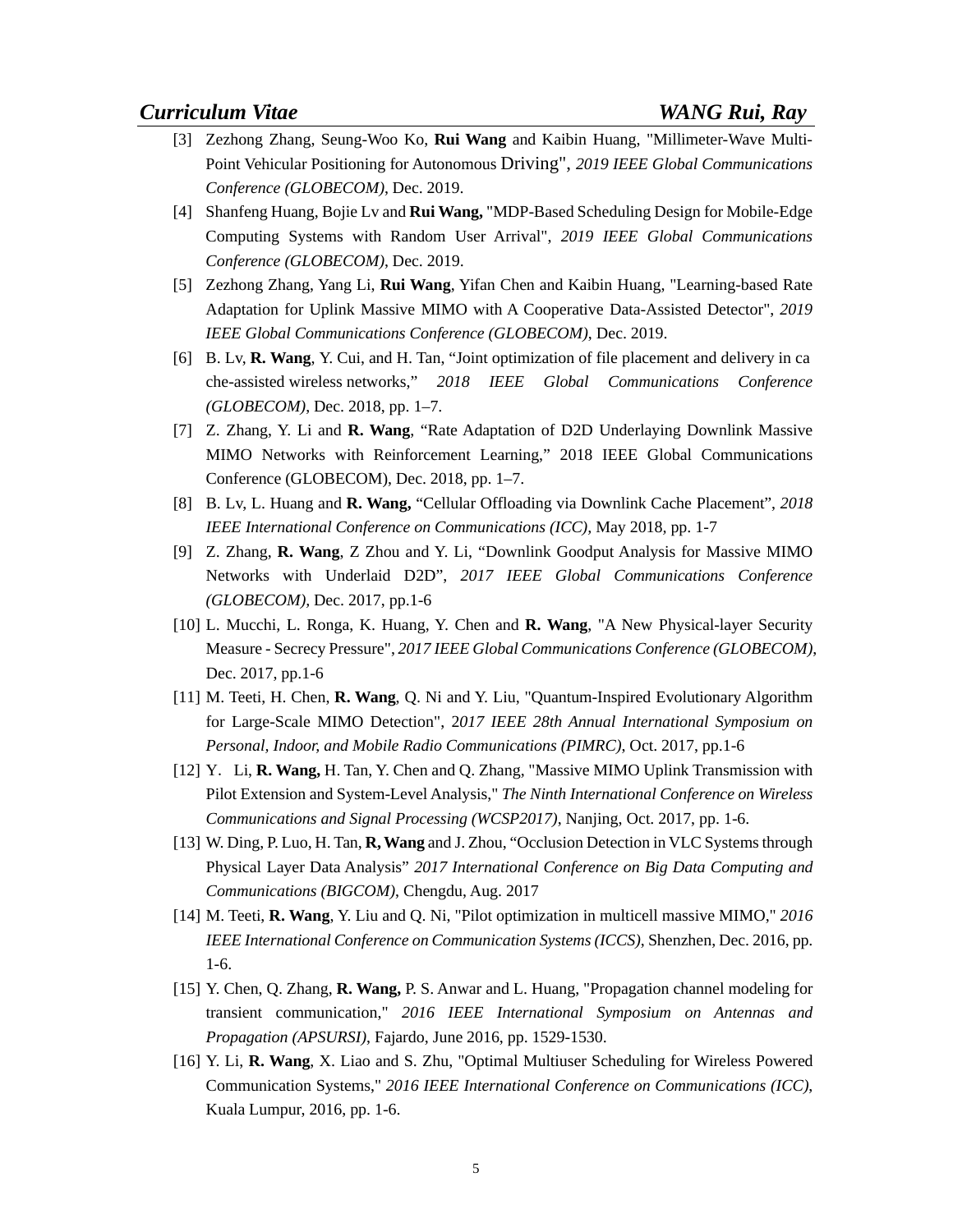- [17] L. Sun, **R. Wang** and V. C. M. Leung, "A novel nonlinear secure transmission design for MU-MISO systems with limited feedback," *2016 IEEE International Conference on Communications (ICC)*, Kuala Lumpur, 2016, pp. 1-7.
- [18] F. Yang, Y. Chen, **R. Wang** and Q. Zhang, "Automatic electromagnetic design for millimeter wave body sensors," *2016 IEEE International Workshop on Electromagnetics: Applications and Student Innovation Competition (iWEM)*, Nanjing, 2016, pp. 1-2.
- [19] H. Tan, J. Yu, H. Liang, **R. Wang,** and Zhenhua Han, "Optimal Rendezvous Strategies for Different Environments in Cognitive Radio Networks," *18th ACM International Conference on Modeling, Analysis and Simulation of Wireless and Mobile Systems (ACM MSWiM )*, 2015 , pp. 65-72.
- [20] **R. Wang,** Y. Chen, H. Tan, and Q. Zhang, "Data-Assisted Massive MIMO Uplink Transmission with Large Backhaul Cooperation Delay: Scheme Design and System-Level Analysis," *2015 IEEE Global Communications Conference (GLOBECOM),* San Diego, CA, 2015, pp. 1-7.
- [21] **R. Wang**, Yifan Chen, Qingfeng Zhang and Hai Wang, "A stochastic geometry based performance analysis framework for massive MIMO systems with data-assisted uplink detection scheme," *2015 IEEE International Conference on Digital Signal Processing (DSP)*, Singapore, 2015, pp. 1143- 1147.
- [22] **R. Wang**, Yifan Chen and Haisheng Tan, "Data-assisted channel estimation for uplink massive MIMO systems," *2014 IEEE Global Communications Conference*, Austin, TX, 2014, pp. 3766- 3771
- [23] **R. Wang,** Y. G. Du and Yifan Chen, "A novel interference cancellation scheme with constellation alignment", *2013 IEEE Wireless Communications and Networking Conference (WCNC 2013),* pp. 3088-3093.
- [24] Yifan Chen, L. Mucchi and **Rui Wang**, "Spatial-temporal wireless network channels", *2013 IEEE Wireless Communications and Networking Conference (WCNC 2013)*, pp. 2597-2602.
- [25] **R. Wang** and Y. G. Du, "Het-Net Throughput Analysis with Picocell Interference Cancellation", *2011 IEEE International Conference on Communications (ICC)*, pp. 1-6.
- [26] **R. Wang**, V. K. N. Lau and H. Huang, "Delay Optimal Power Control and Relay Selection for Two-Hop Cooperative OFDM Systems via Distributive Stochastic Learning", *2010 IEEE International Symposium on Information Theory, Austin, TX*, 2010, pp. 1843-1847.
- [27] B. Li, Y. Luo, **R. Wang** and H. Shen, "A Unified Interference Suppression Framework: Joint MIMO and Lattice Approach", *IEEE PIMRC 2010*.
- [28] **R. Wang**, V. K. N. Lau and Y. Cui, "Queue-aware distributive resource control for delay-sensitive two-hop MIMO cooperative systems", *IEEE Conference on Decision and Control 2010*, pp.5630- 5635.
- [29] **R. Wang** and V. K. N. Lau, "Joint Cross-Layer Scheduling and Spectrum Sensing for OFDMA Cognitive Radio Systems", *IEEE WCNC 2009*.
- [30] **R. Wang**, V. K. N. Lau and K. B. Huang, "A New Scaling Law on Throughput and Delay Performance of Wireless Mobile Relay Networks over Parallel Fading Channels", *IEEE ISIT 2009*.
- [31] **R. Wang** and V. K. N. Lau, "Combined Cross Layer Design and HARQ for TDD Multiuser systems with Outdated CSIT", *IEEE GLOBECOM 2007*.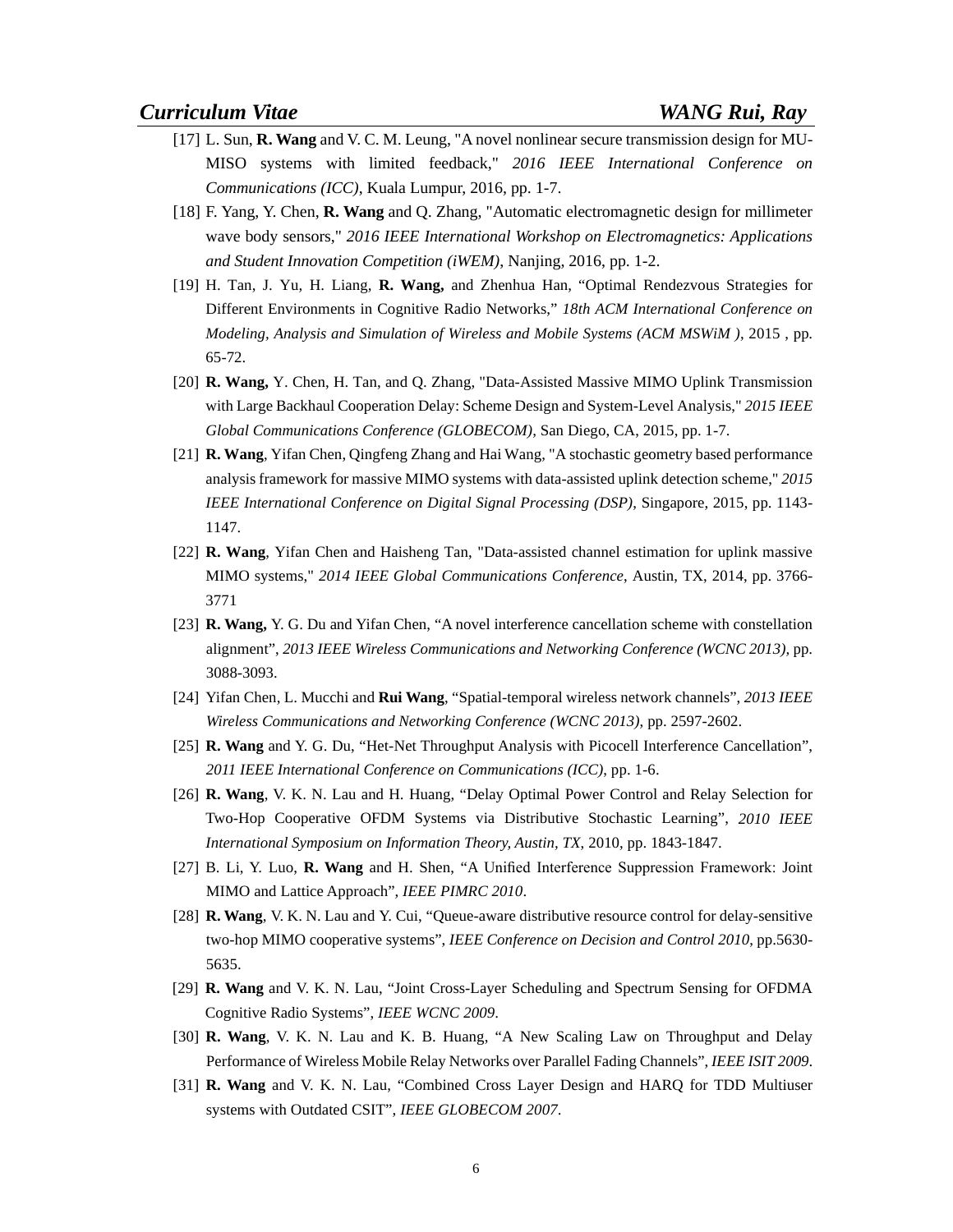- [32] **R. Wang** and V. K. N. Lau, "Robust Optimal Cross Layer Designs for TDD-OFDMA Systems with Imperfect CSIT and Unknown Interference --- State-Space Approach based on 1-bit ACK/NAK Feedbacks", I*EEE GLOBECOM 2006*, Nov. 2006.
- [33] **R. Wang**, V. K. N. Lau, Y. Cui, K. B. Huang, B. Chen, and Y. Xia, "Decentralized Fair Resource Allocation for Relay-Assisted Cognitive Cellular Downlink Systems", *IEEE ICC 2009*, pp.1-5.
- [34] **R. Wang** and V. K. N. Lau, "On the Design of Downlink Multi-user Multi-antenna OFDMA Systems with Imperfect CSIT", *IEEE PIMRC 2005*, Sept. 2005.

#### **Published Patent Applications/Granted Patents**

#### **Granted US Patents**

- [1] Hong Cheng, **Rui Wang**, Yinggang Du, Lu Rong, " Transmission mode selecting method, antenna transmission/reception combination determining method, device and system", U. S. Patent 9,516,545, issued December 6, 2016. (*Granted*)
- [2] Yinggang Du, Sheng Liu, **Rui Wang**, "Data transmission method and system", U. S. Patent 9,020,438, issued April 28, 2015. *(Granted)*
- [3] Sheng Liu, **Rui Wang,** Rongdao Yu, "SIGNAL TRANSMISSION METHOD, SYSTEM, AND DEVICE", U. S. Patent 9344169, Filed April 17, 2015. *(Granted)*
- [4] **Rui Wang**, Sheng Liu, Yinggang Du, "SIGNAL PROCESSING METHOD AND RELATED DEVICE", U. S. Patent 9468009, Filed January 21, 2015. *(Granted)*
- [5] Hong Cheng, Sheng Liu, Yinggang Du, **Rui Wang**, "Method and apparatus for handling fullduplex interference", U. S. Patent 8,913,528, issued December 16, 2014. *(Granted)*
- [6] **Rui Wang**, Hao Yu, Kinnang Lau, "Method and apparatus for determining precoding matrix", U. S. Patent 8,903,007, issued December 2, 2014 . *(Granted)*
- [7] Yinggang Du, Sheng Liu, **Rui Wang**, "METHOD AND DEVICE FOR DEMODULATING DATA", U. S. Patent 9252919, Filed November 13, 2014. *(Granted)*
- [8] Sheng Liu, Rongdao Yu, **Rui Wang**, "MIMO WIRELESS COMMUNICATION SYSTEM, MIMO TRANSMISSION METHOD, AND APPARATUS", U. S. Patent 9693378, Filed October 30, 2014. *(Granted)*
- [9] S. Liu, R. D. Yu, and **R. Wang**, "DATA TRANSMISSION METHOD AND RELATED DEVICE AND SYSTEM", US Patent 8,873,657, issued October 28, 2014. *(Granted)*
- [10] **R. Wang,** H. Cheng, and Y. G. Du, "Channel interference mitigation method, apparatus, and system for performing channel compensation to obtain another channel according to received adjustment parameters", US Patent 8,638,744, issued January 28, 2014. *(Granted)*
- [11] **R. Wang,** Y. G. Du, H. Cheng, "WIRELESS LOCAL AREA NETWORK COORDINATED DATA TRANSMISSION METHOD, DEVICE, AND SYSTEM", US Patent 9210614, Filed on Jan 27,2014 *(Granted)*
- [12] S. Liu, **R. Wang,** "WIRELESS COMMUNICATION METHOD, BASE STATION AND SYSTEM", US Patent 9461739.Filed on Oct 25,2013 *(Granted)*
- [13] **R. Wang**, H. Yu, and V. K. N. Lau, "METHOD AND APPARATUS FOR DETERMINING PRECODING MATRIX", US Patent 8903007, Filed on Aug 23,2013. *(Granted)*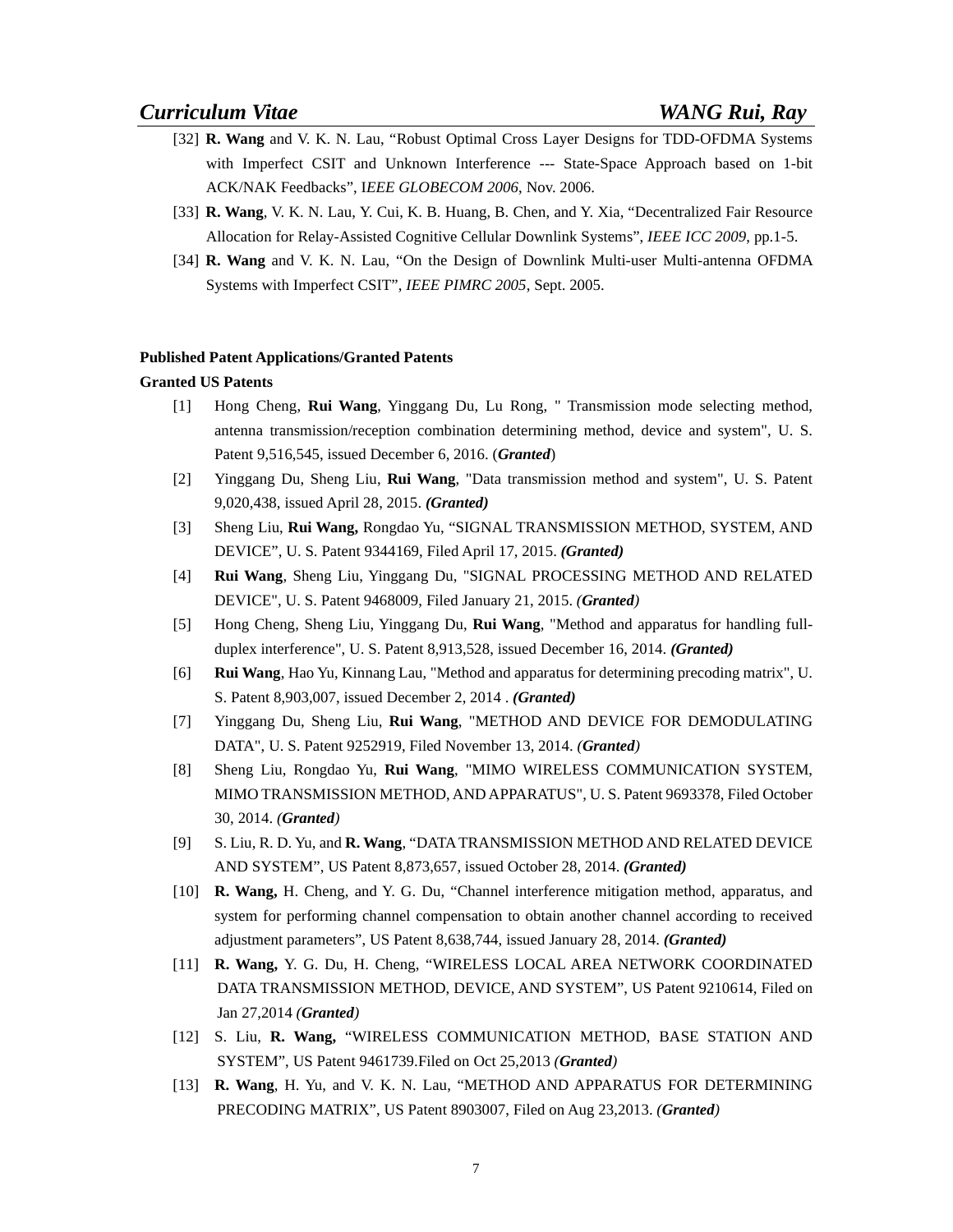- [14] **R. Wang,** S. Liu and Y. G. Du, "Method, apparatus, and system for signal transmission", US Patent 8,472,542, issued June 25, 2013**.** *(Granted)*
- [15] H. Cheng, S. Liu, Y. G. Du and **R. Wang,** "METHOD AND APPARATUS FOR HANDLING FULL-DUPLEX INTERFERENCE", US Patent 8913528,Fild on Sept 18,2012 *(Granted)*
- [16] P. W. C. Chan, E. K. S. Au, T. Wu, **R. Wang**, V. K. N. Lau, R. S. Cheng, R. D. Murch, and W. H. Mow, "Method and System for Sensing Discontiguous Channels in a Wireless Network", US Patent 8081972, issued December 20, 2011. *(Granted)*

## **Granted China Patents**

- [1] 王锐, 刘中东, 李洋, 陈万里, "可见光辅助频段分配的控制方法、控制装置、无线局 域网",专利申请号: 201610998110.0, 南方科技大学, 授权公告日: 2020.03.17. (已获 授权)
- [2] 王锐,刘中东,李洋, 陈万里, "光源与接入点连接的控制方法、控制装置、无线局域 网",专利申请号: CN201611040588.9, 南方科技大学, 授权公告日: 2019.12.13. (已获 授权)
- [3] 李洋, 王锐, 陈万里, 刘中东, "利用可见光定位进行 MIMO 波束选择的控制方法及 控制装置",专利申请号:CN201610950803.2,南方科技大学,授权公告日:2019.10.15(已 获授权)
- [4] 王海, 王锐, 王伟, 陈万里, 朱晓丹, 李风从, "信道估计方法和系统", 专利申请 号: CN201511031720.5, 南方科技大学, 授权公告日: 2019.09.17(已获授权)
- [5] 王伟,王锐,陈万里,王海,朱晓丹,李风从,"八木天线",专利申请号:CN201510908504.8, 南方科技大学, 授权公告日: 2019.09.17(已获授权)
- [6] 王海, 王锐, 王伟, 陈万里, 朱晓丹, 李风从,"一种信道估计方法和系统",专利 申请号: CN201511031746.X, 南方科技大学, 授权公告日: 2019.07.26(已获授权)
- [7] 王锐,刘中东,李洋, 陈万里, "可见光光源选择的控制方法、控制装置、无线局域 网",专利申请号: CN201611040589.3, 南方科技大学, 授权公告日: 2019.07.16. (**已获** 授权)
- [8] 王海, 王锐, 王伟, 陈万里, 朱晓丹, 李风从, 齐显东, "信道估计方法和系统", 专利申请号: CN201511028725.2, 南方科技大学, 授权公告日: 2019.07.16(已获授权)
- [9] 王锐, 陈万里, "一种无线数据上行发送方法及装置", 专利申请号:201510418776.X, 南方科技大学,授权公告日: 2019.06.25(已获授权)
- [10] 李洋,王锐,陈万里,刘中东,"控制方法及控制装置",专利申请号:CN201610836329.0, 南方科技大学, 授权公告日: 2019.04.23(已获授权)
- [11] 陈万里,王锐 ,李洋 ,刘中东,"控制方法", 专利申请号:CN201611051962.5,南方 科技大学, 授权公告日: 2019.04.19(已获授权)
- [12] 李洋, 王锐, 陈万里, 刘中东, "可见光辅助中继选择的控制方法、控制装置及无线 局域网",专利申请号: CN201610976683.3, 南方科技大学, 申请日: 2019.03.29(**已获授** 权)
- [13] 王锐, 余荣道, "处理干扰的方法及装置", 专利申请号: CN201210514520.5,华为技 术有限公司, 授权公告日: 2018.05.11 (已获授权)
- [14] 刘晟, 余荣道, 王锐, "MIMO 无线通信系统、传输方法和装置", 专利申请号: 201210133535.7, 华为技术有限公司, 授权公告日: 2018.02.06 (已获授权)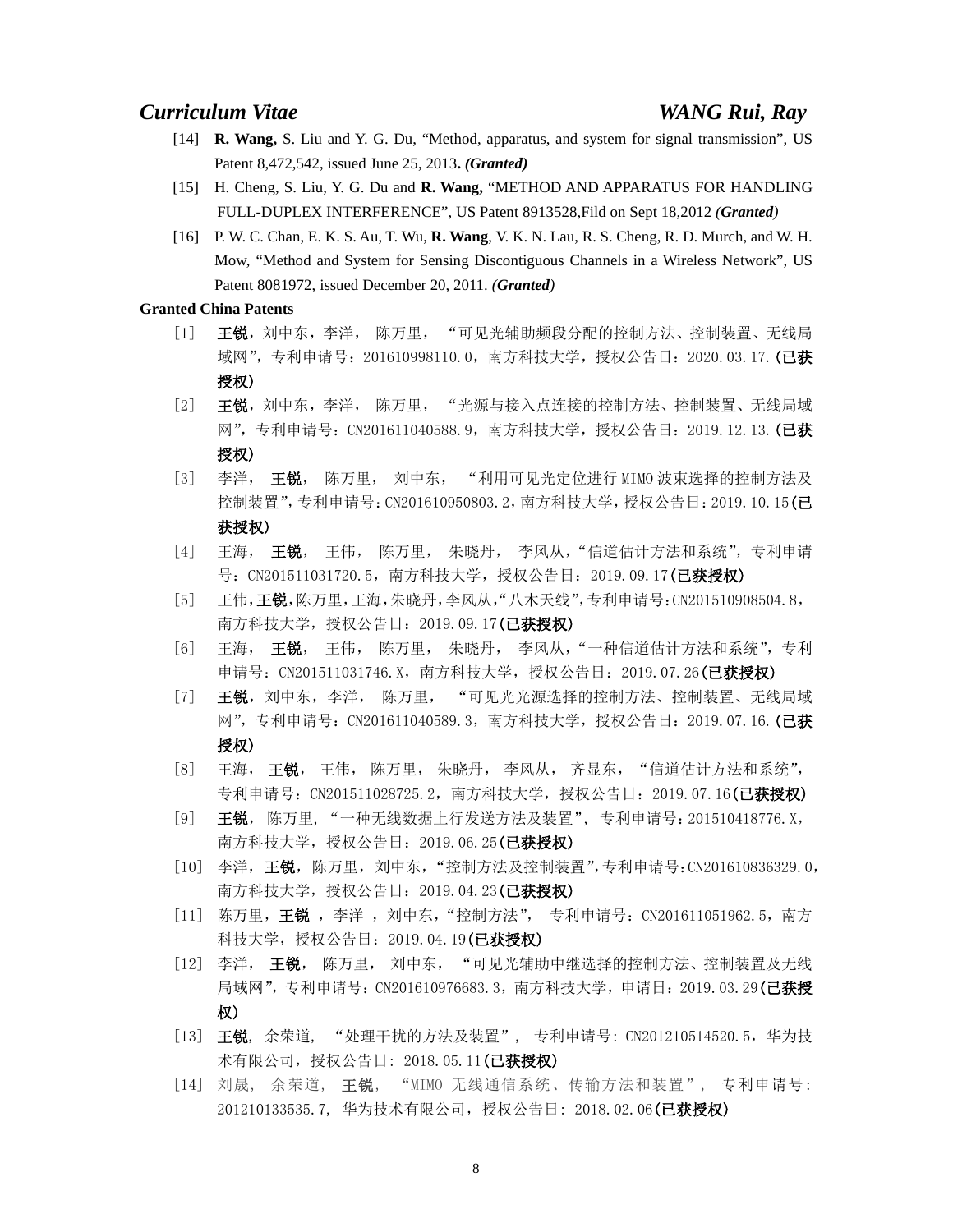- [15] 余荣道, 王锐, "数据传输方法及终端", 专利申请号: CN201210409187.1, 华为技术有 限公司, 授权公告日: 2017.12.01 (已获授权)
- [16] 普拉莫德·维斯瓦纳特,王锐, 杜颖钢,"数据传输的方法及设备", 专利申请号: CN201210260764.5, 华为技术有限公司, 授权公告日: 2017.09.19(已获授权)
- [17] 程宏,刘晟,杜颖钢,王锐, "全双工干扰处理方法和装置", 专利申请号: 201210012324.8, 华为技术有限公司, 授权公告日: 2017.08.04 (己获授权)
- [18] 杜颖钢,刘晟,王锐, "解调数据的方法及设备", 专利申请号: 201210147541.8,华 为技术有限公司,授权公告日: 2017.06.06 (已获授权)
- [19] 刘晟, 王锐, 余荣道, "信号的传输方法和系统以及装置", 专利申请号: CN201210401050.1,华为技术有限公司,授权公告日: 2017.04.26(已获授权)
- [20] 王锐,杜颖钢,普拉莫德·维斯瓦纳特, "一种信号处理方法及装置", 授权公告号: CN103874074B, 授权公告日: 2017.04.12. (己获授权)
- [21] 程宏,王锐,杜颖钢,戎璐,"传输模式选择方法、天线收发组合确定方法、装置及系统", 授权公告号: CN103516407B, 授权公告日: 2017.02.22. (已获授权)
- [22] 王锐, 刘晟, 杜颖钢, "一种信号传输方法、装置及系统", 授权公告号: CN103297178B,授权公告日: 2016.12.14. (已获授权)
- [23] 刘晟,王锐,"无线通信方法、基站和系统", 授权公告号: CN103329613B, 授权公告 日: 2016.11.30. (已获授权)
- [24] 王锐, 杜颖钢, 程宏, "一种无线局域网协作的数据传输方法及设备、系统", 授权公告 号: CN103404179B, 授权公告日: 2016.08.10. (已获授权)
- [25] 王锐,杜颖钢,程宏,"一种干扰对齐方法、装置及系统", 授权公告号: CN103139115B, 授权公告日: 2016.08.03. (已获授权)
- [26] 王锐, 杜颖钢,程宏,"一种信号接收方法及终端",授权公告号: CN103117757B,授权 公告日: 2016.08.03. (已获授权)
- [27] 杜颖钢, 王锐, 程宏, 普拉莫德·维斯瓦纳特, "基站间干扰协调的方法和装置", 授 权公告号: CN103297981B, 授权公告日: 2016.03.02. (已获授权)
- [28] 杜颖钢, 刘晟, 王锐, "数据传输方法和系统",授权公告号: CN102413478B, 授权公告 日: 2015.12.02. (已获授权)
- [29] 刘晟,王锐,程宏,"基于分层云计算的移动蜂窝网络", 授权公告号: CN102972088B, 授权公告日: 2015.11.25. (已获授权)
- [30] 王锐, 刘晟, 杜颖钢, "一种简化无线局域网认证的方法、装置及系统", 授权公告号: CN103026745B, 授权公告日: 2015.10.21. (已获授权)
- [31] 刘晟,余荣道,王锐,"一种数据传输方法及相关设备、系统",授权公告号:CN102684819B, 授权公告日: 2015.06.03. (已获授权)
- [32] 王锐, 杜颖钢,程勇, 刘坚能, "一种分布式资源分配方法及装置", 授权公告号: CN102480793B, 授权公告日: 2015.05.13. (已获授权)
- [33] 王锐, 于浩, 刘坚能, "预编码矩阵的确定方法及装置", 授权公告号: CN102651676B, 授权公告日: 2015.01.21. (已获授权)
- [34] 王锐, 杜颖钢, 龙毅, "避免小区间干扰的方法和装置", 授权公告号: CN102711258B, 授权公告日: 2014.12.24. (已获授权)
- [35] 王锐,程宏,杜颖钢,"数据传输处理方法、装置及系统",授权公告号: CN102404800B,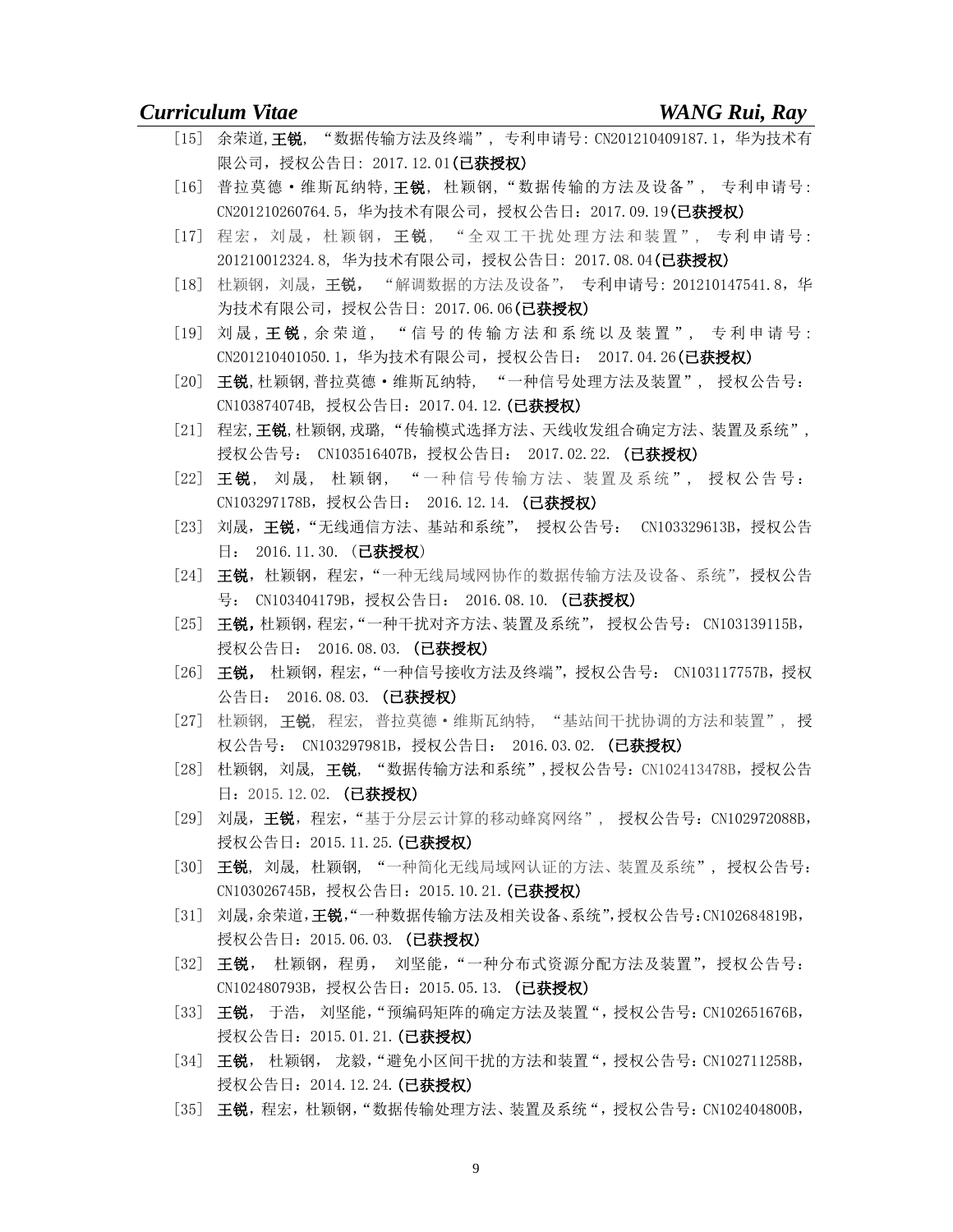授权公告日: 2014.07.09. (己获授权)

- [36] 陈斌, 王锐, 刘坚能, "无线蜂窝网络的调度方法、装置及系统", 授权公告号: CN101909303B, 授权公告日:2013.10.09.(已获授权)
- [37] 张弓, 龙毅, 李云波, 杨讯, 王锐; 刘坚能"协作通信的方法、设备和系统", 授权 公告号: CN101989894B, 授权公告日: 2013.10.09. (已获授权)
- [38] 刘坚能, 王锐, 吕林军, "一种资源调度的方法、装置及系统", 授权公告号: CN101630981B, 授权公告日:2013.04.24.(已获授权)
- [39] 王锐, 刘晟, 余荣道, 杜颖钢, "设备到设备通信方法、模块及终端设备", 专利申请: 号 CN201210590564.6, 华为技术有限公司, 申请日: 2012.12.31 (已获授权)
- [40] 王锐, 刘晟, 杜颖钢, "一种信号处理方法以及相关设备", 专利申请号: CN201210261420.6,华为技术有限公司,申请日: 2012.07.26(已获授权)
- [41] 许树荣, 刘坚能, 王锐, 吕林军, "CSIT 收集方法、跨层调度算法及其系统和设备", 授权公告号: CN101222730B, 授权公告日: 2012.04.18. (已获授权)
- [42] 吕林军, 王锐, 刘坚能, "提高多载波通信系统传输效率的方法和多载波通信系统", 授权公告号: CN101188481B, 授权公告日: 2011.05.11. (已获授权)
- [43] 区国琛, 招溢, 王锐; 刘坚能, 郑树坤, 缪伟豪, 曾雁星, 王光健, 梁伟光, 刘晟, "一种载波切换过程中的业务传输方法、装置及系统", 授权公告号:CN101426239B, 授 权公告日: 2011.04.06. (已获授权)
- [44] 陈永洲, 伍天宇, 区国琛, **王锐**, 黄伟, 刘坚能, 郑树坤, 穆乐思, 缪伟豪, 吕林军 "一种检测已有业务系统存在区域的方法、系统和基站", 授权公告号:CN101026853B, 授权公告日: 2011.03.16. (已获授权)
- [45] 张舜卿, 王锐, 伍天宇, 刘坚能, 吕林军, "网络接入方法、系统及设备", 授权 公告号: CN101207535B, 授权公告日: 2010.06.09. (已获授权)
- [46] 王锐, 伍天宇, 刘坚能, 郑树坤, 缪伟豪, 吕林军, "一种固定无线区域网络的小区间 通信方法及系统", 授权公告号: CN100596230, 授权公告日: 2010.03.24. (已获授权)
- [47] 王锐,陈永洲,区国琛,黄伟,伍天宇,刘坚能,郑树坤,穆乐思,缪伟豪,吕林军, 张建伟, "一种感知无线区域网系统中确定异步寂静周期的方法",授权公告号: CN100583728, 授权公告日: 2010.01.20. (已获授权)

### **China Patents Applications**

- [1] 黄山峰,吕博杰,王锐,陈万里,"移动边缘计算的资源调度方法及移动边缘计算系统", 专利申请号:201911402261.5,南方科技大学,申请日:2019.12.30
- [2] 蓝桥、陈万里、王锐、吕博杰,"一种适用于毫米波大规模天线系统自适应视频流传输方 案",专利申请号:CN201911282947.5,南方科技大学,申请日:2019.12.13
- [3] 孙逸飞,王锐,陈万里,黎鑫荛,"通过角速度预测毫米波信道分布来进行波束赋形的方法", 专利申请号:201911239994.1,南方科技大学,申请日:2019.12.6
- [4] 孙逸飞,王锐,吕博杰,陈万里,"一种通信方法、装置、设备及存储介质",专利申请号: CN201911229799.0,南方科技大学,申请日:2019.12.4
- [5] 吕博杰,王锐,黄乐翔,陈万里,"一种缓存资源调度方法、装置、服务器及存储介质",专 利申请号:201911225956.0,南方科技大学,申请日:2019.12.4
- [6] 张泽中、王锐、陈万里、李捷,"一种移动通信下行传输速率调节方法及相关设备",专利 申请号:201911071805.4,南方科技大学,申请日:2019.11.5